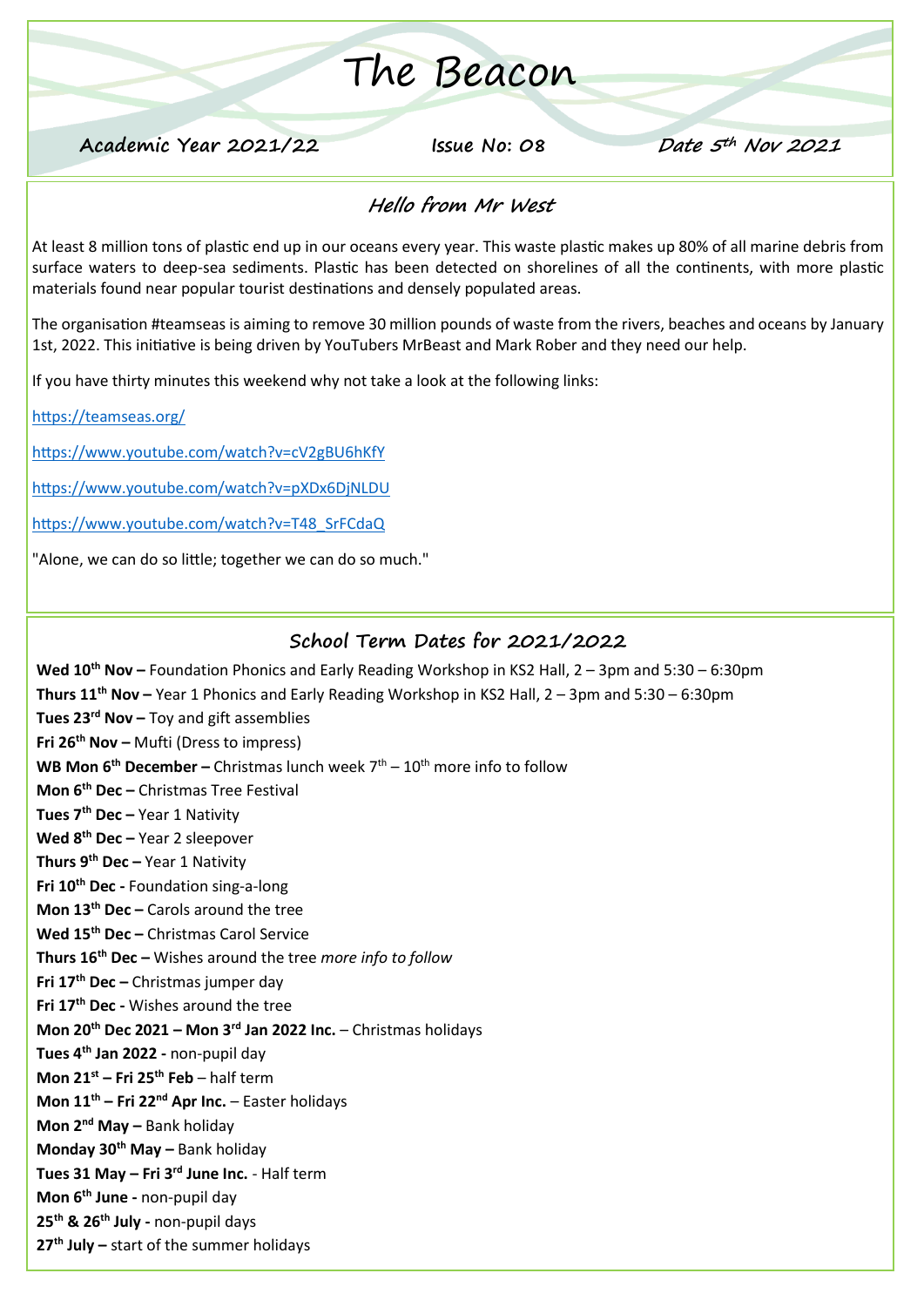#### **Maths News**

Next week is Maths Week England. Throughout the school, children will be exploring maths in the wider world- in their surroundings, in the 'real world', in careers, in art, science, technology and so much more.

As part of this week, Years 3-6 are invited to join in with the TT Rockstars Maths England battle 'England Rocks', when children are encouraged to play on TT Rockstars in a bid to win against other schools. There are some great prizes to be won. The battle will start on Monday  $8<sup>th</sup>$  at 7:30am and end on Thursday 11<sup>th</sup> at 7:30pm.

The children will have the opportunity to play in school and to use their home learning TT Rockstars time too. We will see who the winning class is from Montpelier too.

Thank you for your support,

Laura Harris

Maths Lead

#### **Tempest Photo**

Photograph orders will be collected on Wednesday 10<sup>th</sup> November. Please send in any photo orders by this date (that's if you're not intending to complete an online order).

## **Anti-Bullying Week Monday 15th - Friday 19th November**

Having had our first Anti-Bullying meeting this week, we wanted to share our plans for the week of  $15^{th}$  –  $19^{th}$  November. The theme this year is 'One Kind Word'. Children are invited to wear odd socks to school for the week.

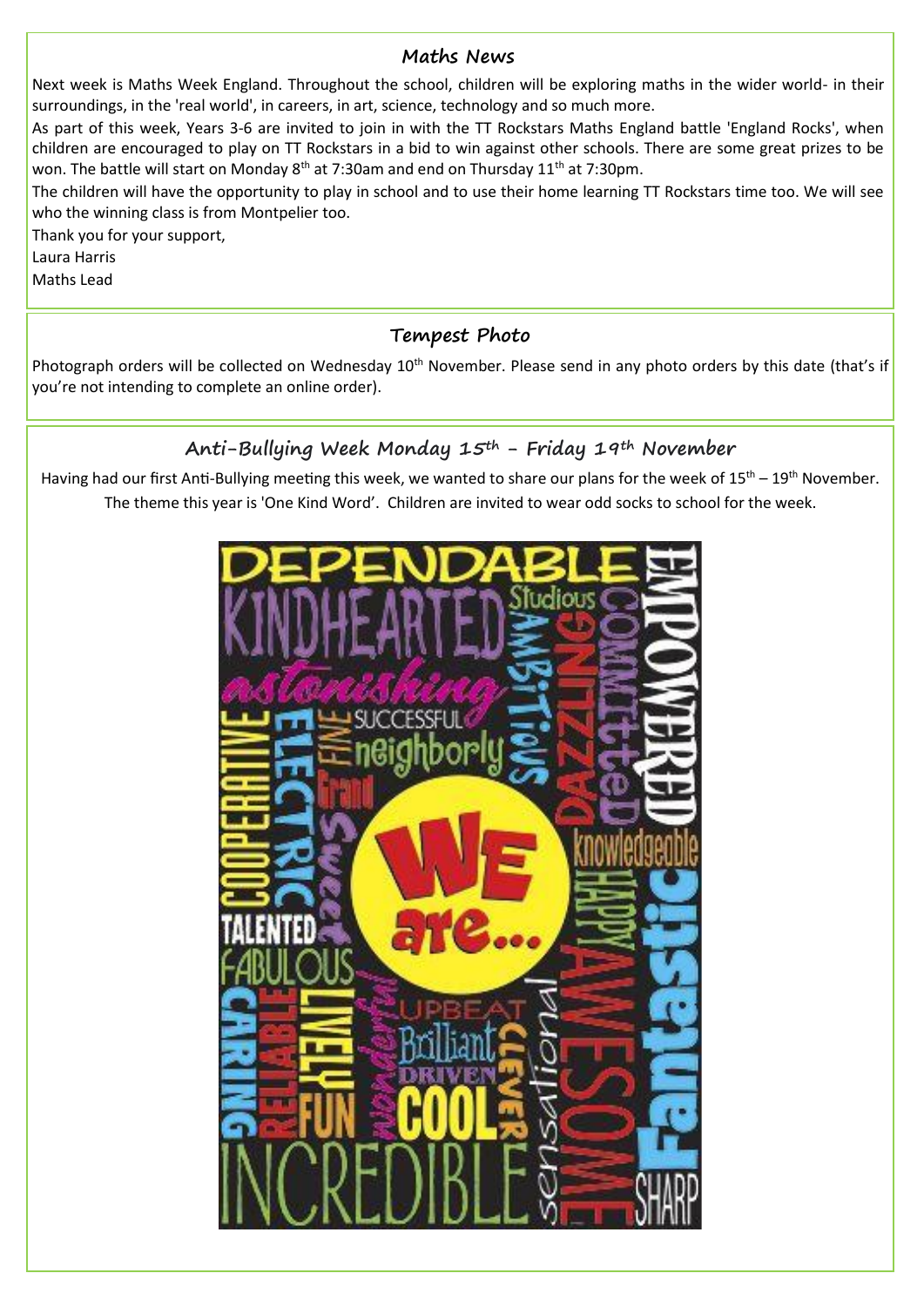# **FREE YOUNG COMPANY TASTER SESSION**

### Have you ever wanted to try out a creative workshop but never been quite sure where to start?

Why not come along and give it a try by working with our professional artists to develop your skills for the stage in our FREE Young Company taster workshops at Central Park this Autumn.

> **WHERE: Central Park Community Sports Hub** WHEN: Mondays 5pm - 6.30pm 8th Nov - 6th Dec **WHO: For ages 8-13** HOW: Email youngcompany@theatreroyal.com to book your spot

Theatre Royal Plymouth's Young Company is a great way to increase your skills and confidence in a fun and friendly environment.